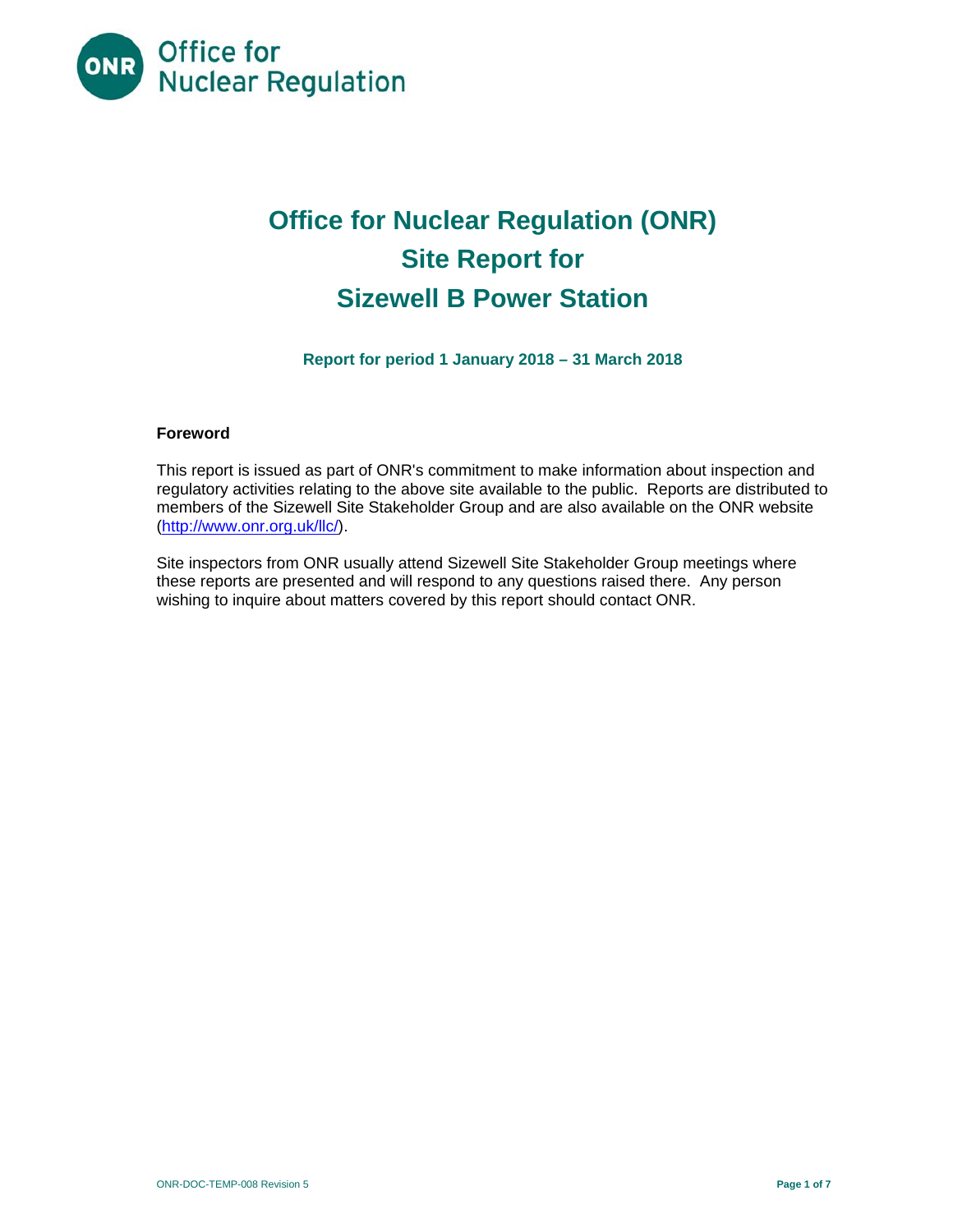# **TABLE OF CONTENTS**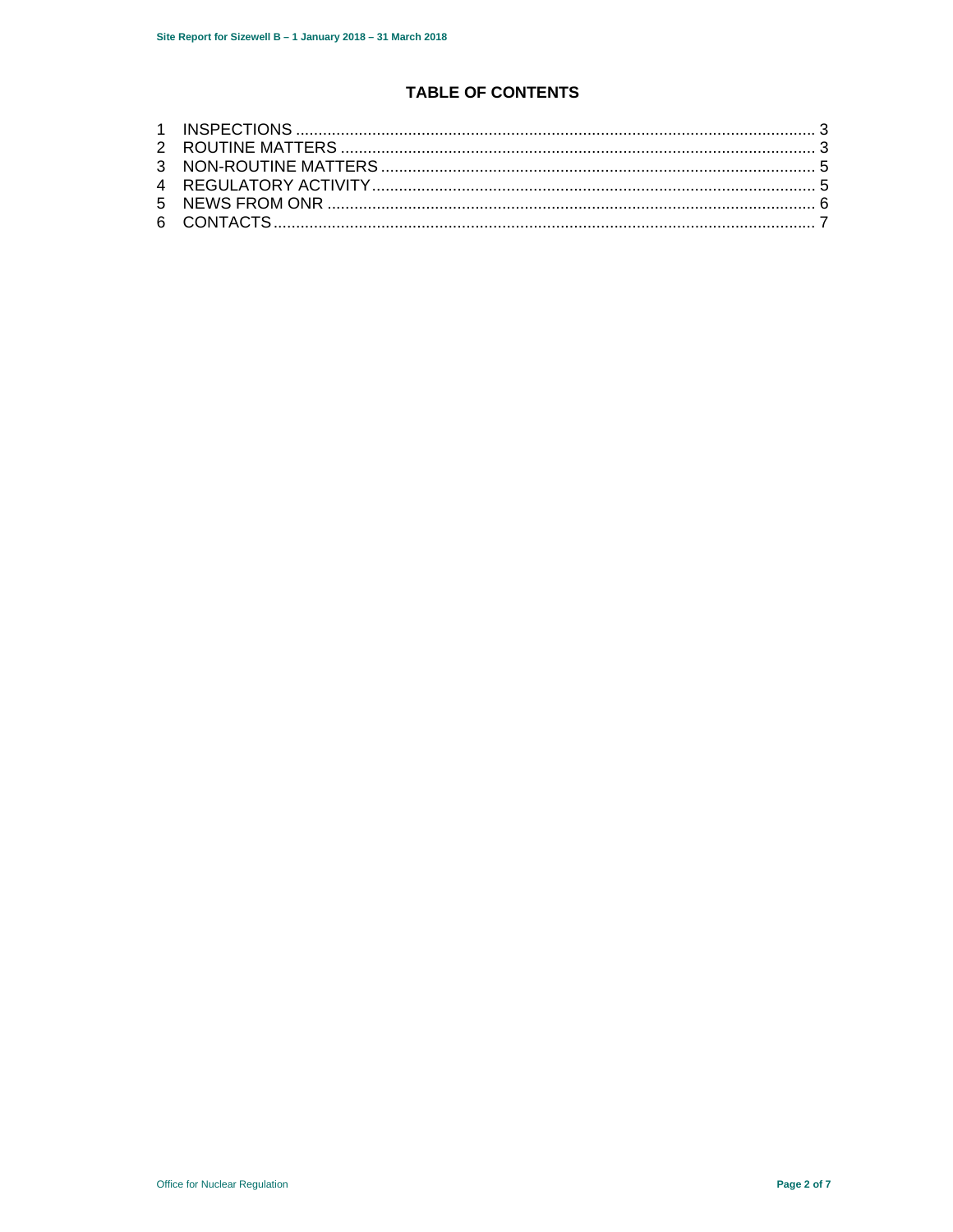#### **1 INSPECTIONS**

#### **1.1 Dates of inspection**

ONR inspectors undertook interventions at Sizewell B Power Station on the following dates during the reporting period:

- $\blacksquare$  16 17 January 2018
- $12 16$  February 2018
- $15 16$  March 2018
- $19 22$  March 2018

## **2 ROUTINE MATTERS**

#### **2.1 Inspections**

Inspections are undertaken as part of the process for monitoring compliance with:

- the conditions attached by ONR to the nuclear site licence granted under the Nuclear Installations Act 1965 (NIA65) (as amended);
- the Energy Act 2013
- the Health and Safety at Work Act 1974 (HSWA74); and
- regulations made under HSWA74, for example the Ionising Radiations Regulations 1999 (IRR99) and the Management of Health and Safety at Work Regulations 1999 (MHSWR99).

The inspections entail monitoring licensee (EDF Energy Nuclear Generation Ltd (NGL)) actions on the site in relation to incidents, operations, maintenance, projects, modifications, safety case changes and any other matters that may affect safety. The licensee is required to make and implement adequate arrangements under the conditions attached to the licence in order to ensure legal compliance. Inspections seek to judge both the adequacy of these arrangements and their implementation.

In this period, routine inspections of Sizewell B covered the following:

- Control and Supervision
- **Marking of the site boundary**
- $\blacksquare$  Provision of warning notices for persons on site
- Site plans, designs and specifications

In general, ONR judged the arrangements made and implemented by the site in response to safety requirements to be adequate in the areas inspected. However, where improvements were considered necessary, the licensee made satisfactory commitments to address the issues, and the site inspector will monitor progress during future visits. Where necessary, ONR will take formal regulatory enforcement action to ensure that appropriate remedial measures are implemented to reasonably practicable timescales.

### **2.1.1 System Based Inspections**

In addition to our program of site licence compliance inspections, ONR also undertakes system based inspections (SBI) which are focused on the station's critical safety systems and structures and are derived from the licensees' safety cases. During the period, ONR performed system based inspections of the following systems:

- SBI15 Reactor building cooling and combustible gas control
- SBI16 Gaseous and liquid radioactive waste treatment
- SBI29 Control rod drive and position monitoring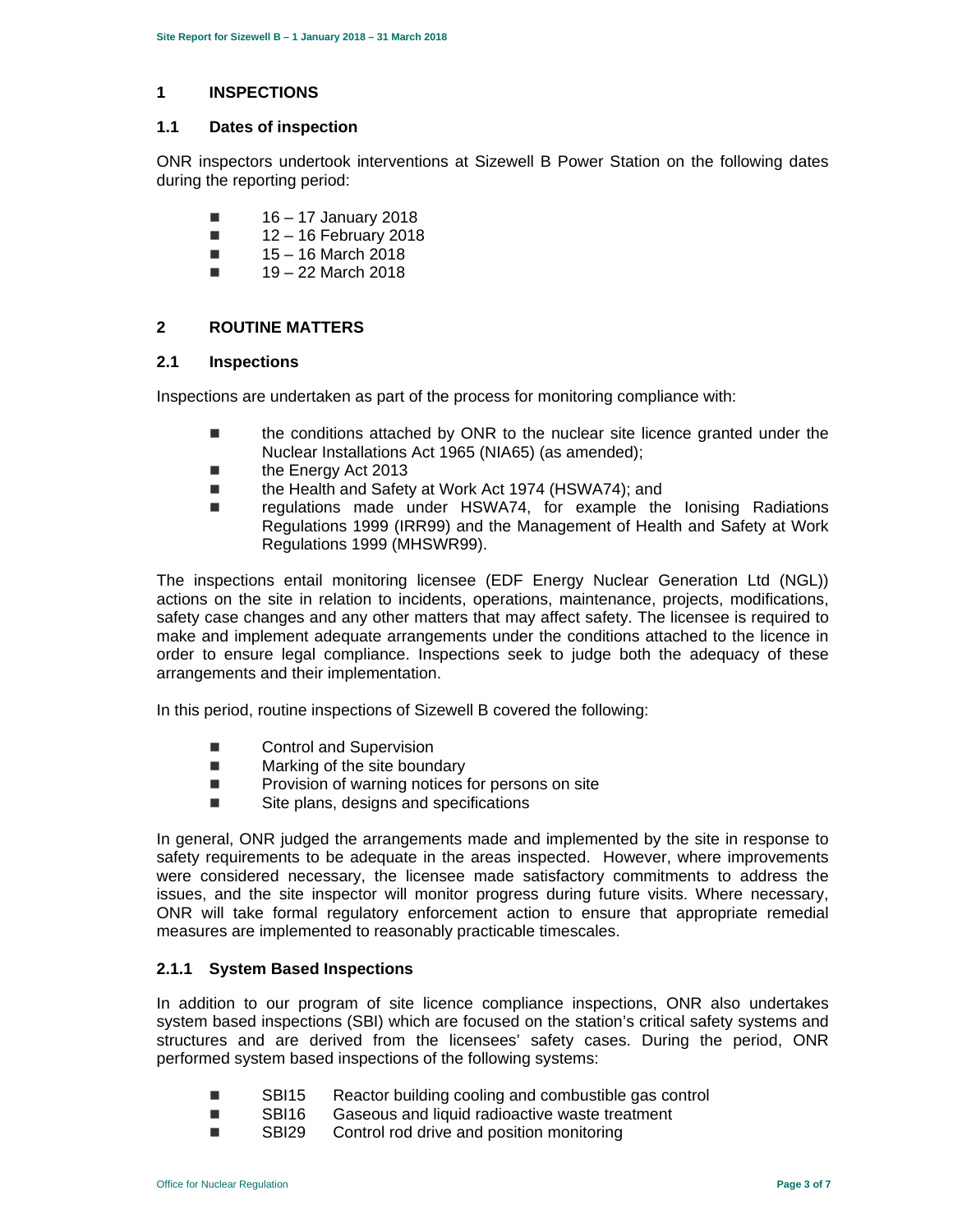A number of systems are installed within the Sizewell B containment building to manage atmospheric conditions within the containment in the event of an accident. These systems include the reactor building fan coolers which, in combination with the reactor building spray system and safety injection systems, are designed to remove heat from the containment atmosphere. Equipment is also provided to control the concentration of hydrogen in the Reactor Building atmosphere following a loss of coolant accident. The objective of SBI15 was to evaluate the implementation of safety case claims on this equipment via inspections performed under the following site licence conditions:

- **Licence condition 10: Training**
- Licence condition 23: Operating rules
- Licence condition 24: Operating instructions
- Licence condition 27: Safety mechanisms
- Licence condition 28: Examination, inspection, maintenance and testing

After considering the totality of evidence examined during the inspection we judged that the reactor building cooling and combustible gas control met the requirements of the associated safety case. We awarded Green inspection ratings against the above licence conditions: LC10, LC24, LC27 and LC28.

SBI 16 examined the implementation of safety case claims with Sizewell B's gaseous and liquid radioactive waste treatment systems. The principal function of the gaseous radioactive waste system is to treat (via decay storage) fission product gases removed from the reactor coolant system prior to discharge. The liquid radioactive waste system is provided to collect, store and treat liquid wastes from the reactor coolant system and other active systems prior to discharge. We found that NGL has effective arrangements for maintenance of this equipment and adequate training is provided to operations staff in the use of this equipment. We noted that some delays have occurred to NGL's project to prepare an updated safety case for the liquid radioactive waste system. Inspectors requested a programme for completion of this work which will be monitored via an entry on ONR's issues database. After considering the totality of evidence examined during the inspection we judged that the system met the requirements of the associated safety case. We awarded inspection rating of Green against LC10, LC23, LC24, LC27, LC28 and LC34.

The control rod drive and position monitoring system provides a means of immediately shutting down the reactor by inserting all control rods if a safety limit is exceeded. Equipment is provided to measure the position of the control rods for display and protection purposes. SBI29, which evaluated implementation of safety case claims on this equipment, found that NGL had established adequate arrangements to maintain and support the systems. We were also satisfied that the risk of equipment obsolescence was being appropriately managed. During the inspection, ONR identified a modification to the safety case revising an interlock test interval from 2 to 7.5 years. Inspectors requested that NGL supply documentation underpinning this modification for subsequent review by a specialist inspector. This additional work will be tracked via an entry on ONR's issues database. Overall, we judged that the system met the requirements of the associated safety case. We awarded inspection rating of Green against LC10, LC23, LC24, LC27, LC28 and LC34.

### **2.2 Other work**

Together with a specialist inspector, the site inspector undertook a reactive inspection to examine the maintenance regime in place for the station's four off-steam generator channel heads. This follows the discovery of a leak within the steam generator D's channel head drain line during the refuelling outage 15 and subsequent repair. ONR's regulatory oversight of this repair was covered in ONR's previous Site Report, covering the period 1 October 2017 – 31 December 2017.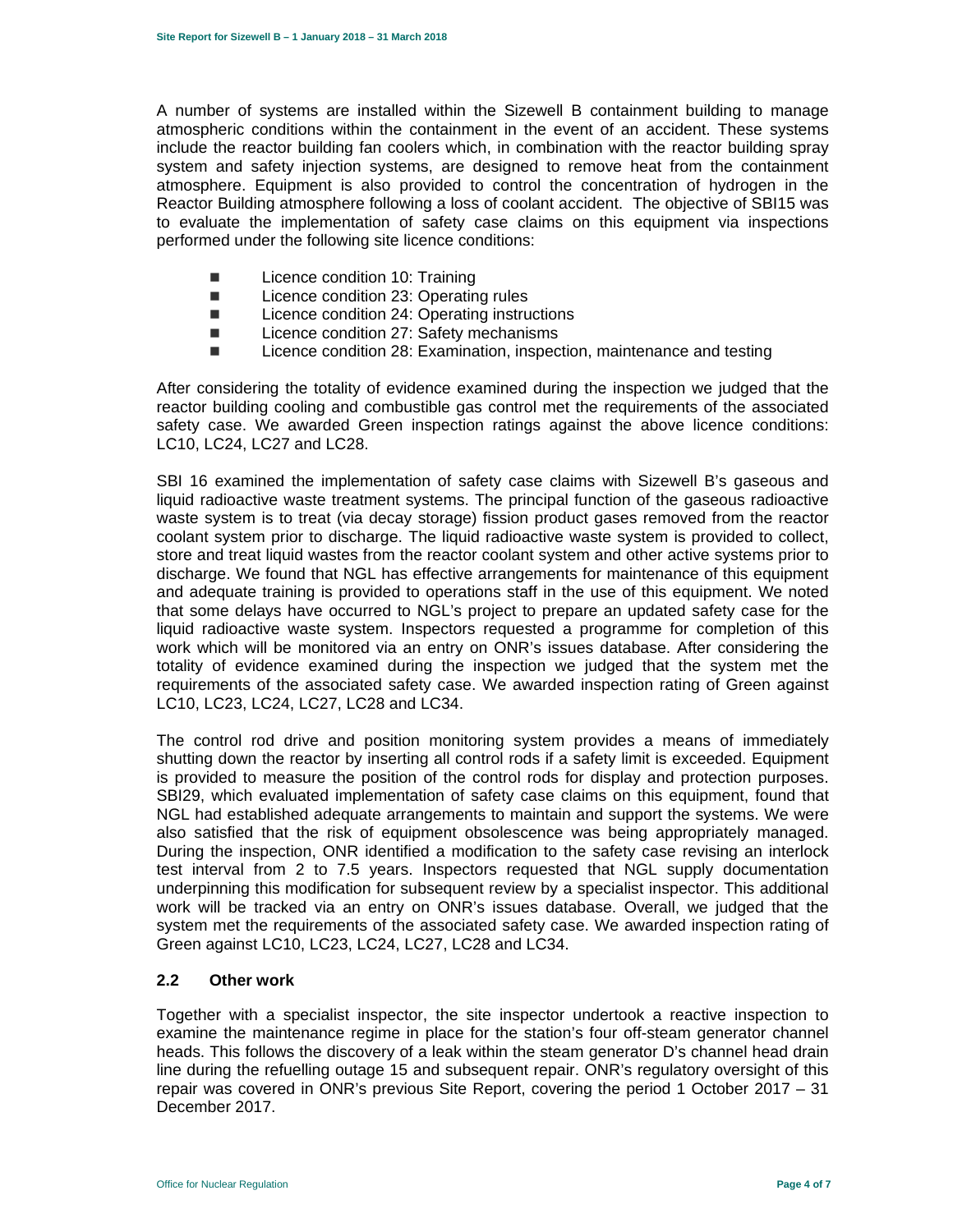We found that steam generator drain line welds were (and are) subject to routine and systematic examination to detect leakage and prompt corrective action degradation in accordance with international practice and the requirements of site licence condition 28. A minor compliance shortfall was identified in relation to NGL's inspection regime for a weld associated with the steam generator man-way drain lines. This weld is unrelated to the component which leaked but has some general similarities in design. NGL has accepted an action to resolve this finding which will be tracked to resolution via an entry on the ONR issues database.

We also found that NGL had conducted a thorough and systematic investigation to identify causes of the drain line leak and had prepared a comprehensive action plan to implement identified lessons learned. Implementation of this action plan will be monitored by ONR's Site Inspector.

# **3 NON-ROUTINE MATTERS**

Licensees are required to have arrangements to respond to non-routine matters and events. ONR inspectors judge the adequacy of the licensee's response, including actions taken to implement any necessary improvements.

There were no such matters or events of significance during the period.

# **4 REGULATORY ACTIVITY**

ONR may issue formal documents to ensure compliance with regulatory requirements. Under nuclear site licence conditions, ONR issues regulatory documents, which either permit an activity or require some form of action to be taken; these are usually collectively termed 'Licence Instruments' (LIs), but can take other forms. In addition, inspectors may take a range of enforcement actions, to include issuing an Enforcement Notice.

The following LIs, Enforcement Notices and Enforcement letters have been issued during the period:

 ONR issued Consent to start-up the reactor at Sizewell B following refuelling outage 15 on  $26<sup>th</sup>$  January 2018. A summary of our oversight of refuelling outage 15 was provided in ONR's previous Site Report, covering the period 1 October 2017 – 31 December 2017.

| <b>Date</b>        | Tvpe    | <b>Ref No</b> | <b>Description</b>                                                                              |
|--------------------|---------|---------------|-------------------------------------------------------------------------------------------------|
| 26 January<br>2018 | Consent | LI 553        | Consent under Licence Condition 30(3) to<br>start-up the reactor<br>following periodic shutdown |

**Table 1 Licence Instruments and Enforcement Notices Issued by ONR during this period** 

A report detailing the above regulatory decision can be found on the ONR website at http://www.onr.org.uk/pars/.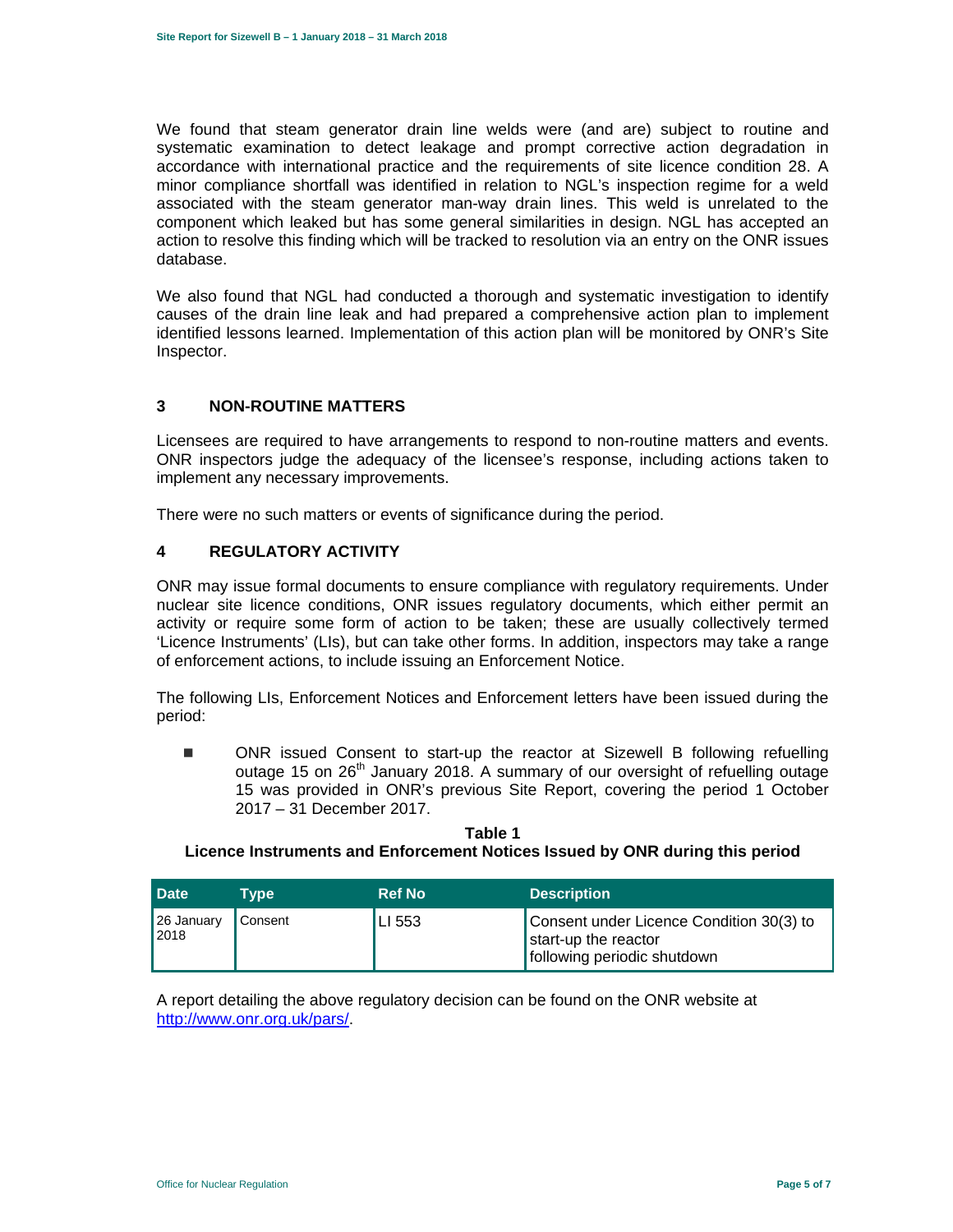#### **5 NEWS FROM ONR**

In January, ONR received the results of its first external stakeholder survey which was undertaken by YouGov on behalf of ONR. A broad range of stakeholders were invited to participate in an online survey, with 351 responses received. In addition to the online survey, a number of in depth interviews were also completed with stakeholders. While overall the results demonstrate ONR is seen as a high performing organisation with good levels of stakeholder confidence, there are areas where improvements can be made and we will be working with our divisions on those in the coming months. Further details about the survey results can be found in our March 2018 newsletter which is available on ONR's website.

In February, ONR held its first webinar following the publication of the 'Guide to enabling regulation in practice.' Chief Nuclear Inspector, Mark Foy and Deputy Chief Inspector, Mike Finnerty, were on hand to answer questions about the guide which has been designed to illustrate working examples of enabling regulation in practice. This is a new channel of communication for ONR and we'll be holding further webinars on different topics over the coming months. If you would like to join future webinars then please get in touch with the ONR Communications team via contact@onr.gov.uk

In March, ONR held the first of two meetings this year with representatives from across the NGO community. Held in Birmingham, the meeting was attended by 15 NGO representatives from 11 different organisations. Topics discussed included: Domestic Safeguards pending the withdrawal of the UK from Euratom; Emergency Planning Arrangements; and the ONR Stakeholder Survey results. The next meeting is scheduled to take place in October 2018. We are keen to increase the number of people engaging with ONR on nuclear safety and security issues and would like to invite members of SSGs to join our engagement programme. For more details please get in touch via contact@onr.gov.uk